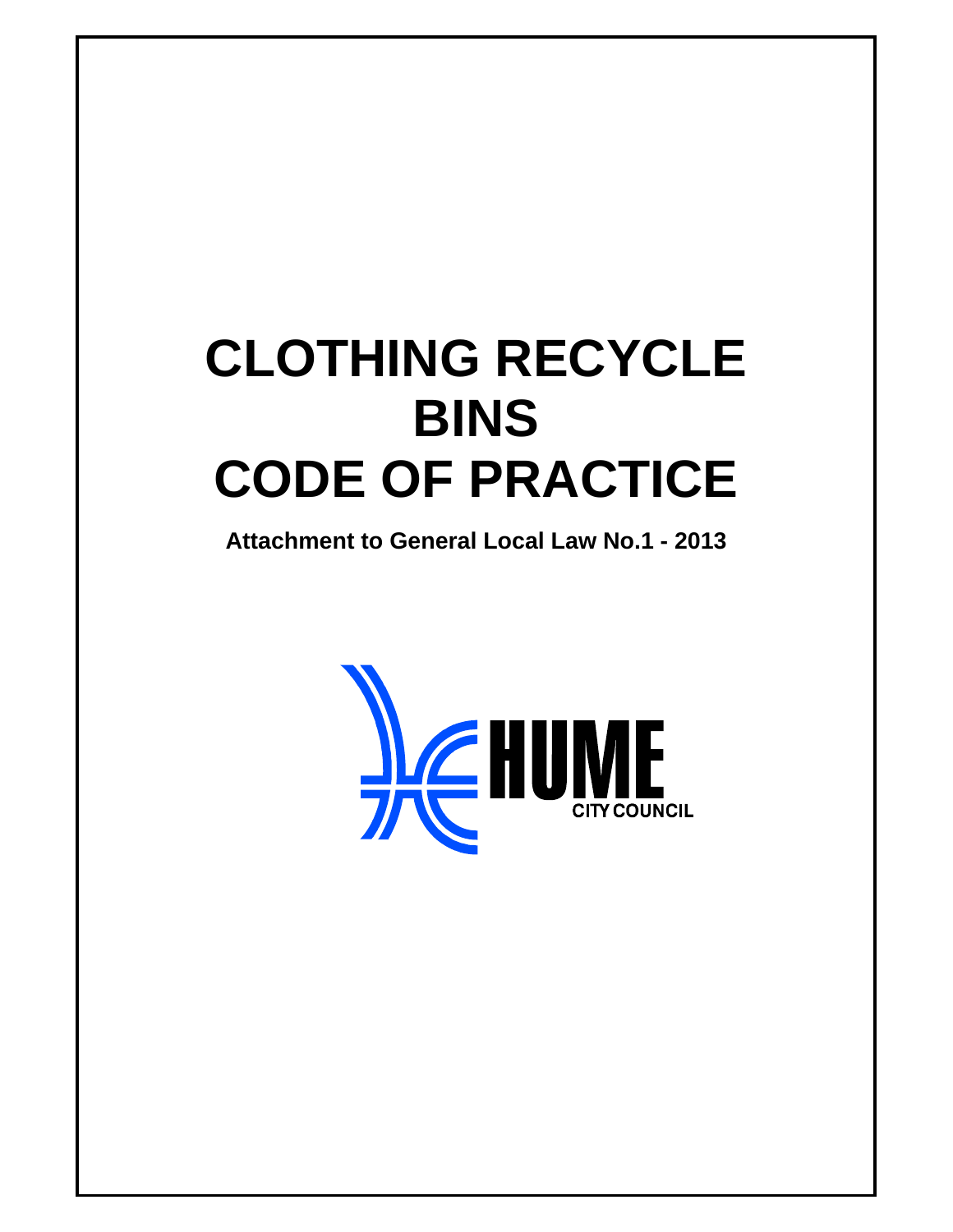# **CONTENTS**

| 2.             |  |
|----------------|--|
| 3 <sub>1</sub> |  |
| 4.             |  |
| 5.             |  |
| 6.             |  |
| 7 <sub>1</sub> |  |
| 8.             |  |
| 9.             |  |
| 10.            |  |
|                |  |
|                |  |
|                |  |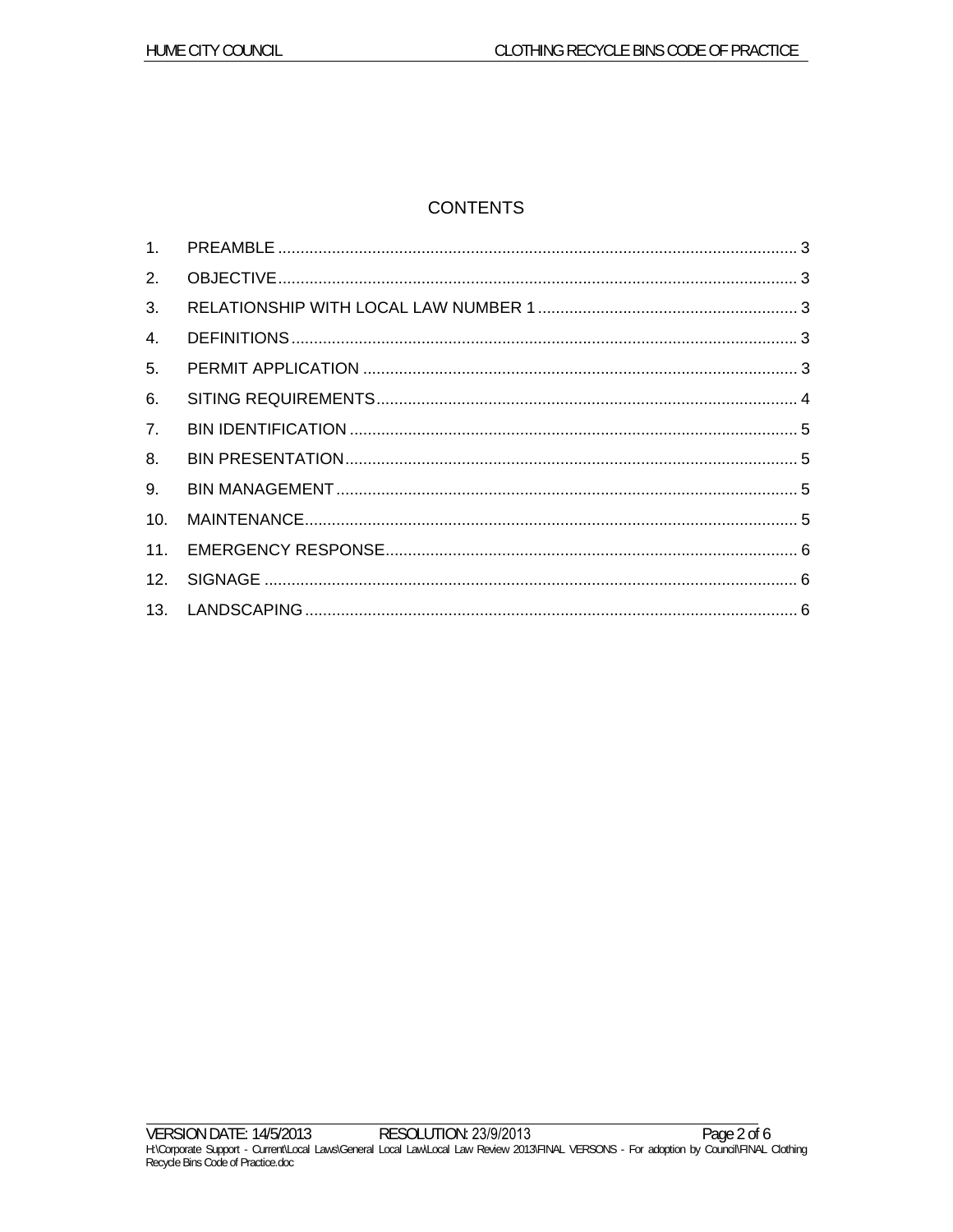# **HUME CITY COUNCIL CLOTHING RECYCLE BINS CODE OF PRACTICE**

## **1. PREAMBLE**

- 1.1 In adopting the Clothing Recycle Bins Code of Practice, Council recognises that clothing recycling bins are critical to charities by providing opportunities for the community to recycle clothing and by reusing the clothing for charitable purposes.
- 1.2 Recycling bin sites are also a source of concern when unlawful dumping of goods compromises public safety and amenity and sites become unsightly as litter hot spots.
- 1.3 Council has developed the Code of Practice to ensure that all operators responsible for siting and maintaining bins understand the minimum acceptable community standards under which they may continue to function.

#### **2. OBJECTIVE**

2.1 Through implementation of the Code of Practice, Council will provide a safe and clean environment for the community in relation to the location and operation of clothing recycling bins.

# **3. RELATIONSHIP WITH GENERAL LOCAL LAW NUMBER NO.1 - 2013**

- 3.1 This Code of Practice has been incorporated by reference into the Council's General Local Law No.1 – 2013.
- 3.2 Relevant parts of clause 2.6 of that Local Law provide:
	- 2.6.1 Without a permit a person must not place a clothing recycling bin in a municipal place or on a road.
	- 2.6.2 A person applying for a permit under clause 2.6.1 must comply with Council's Clothing Recycle Bins Code of Practice.
- 3.3 The Code referred to in that clause is this Code of Practice.

#### **4. DEFINITIONS**

Any word or term defined in General Local Law No.1 – 2013 has the same meaning in this Code of Practice.

# **5. PERMIT APPLICATION**

- 5.1 Application
	- 5.1.1 An application for a permit must be in the form of Schedule 1 of the General Local Law No.  $1 - 2013$  and accompanied by the appropriate fee as prescribed by Council.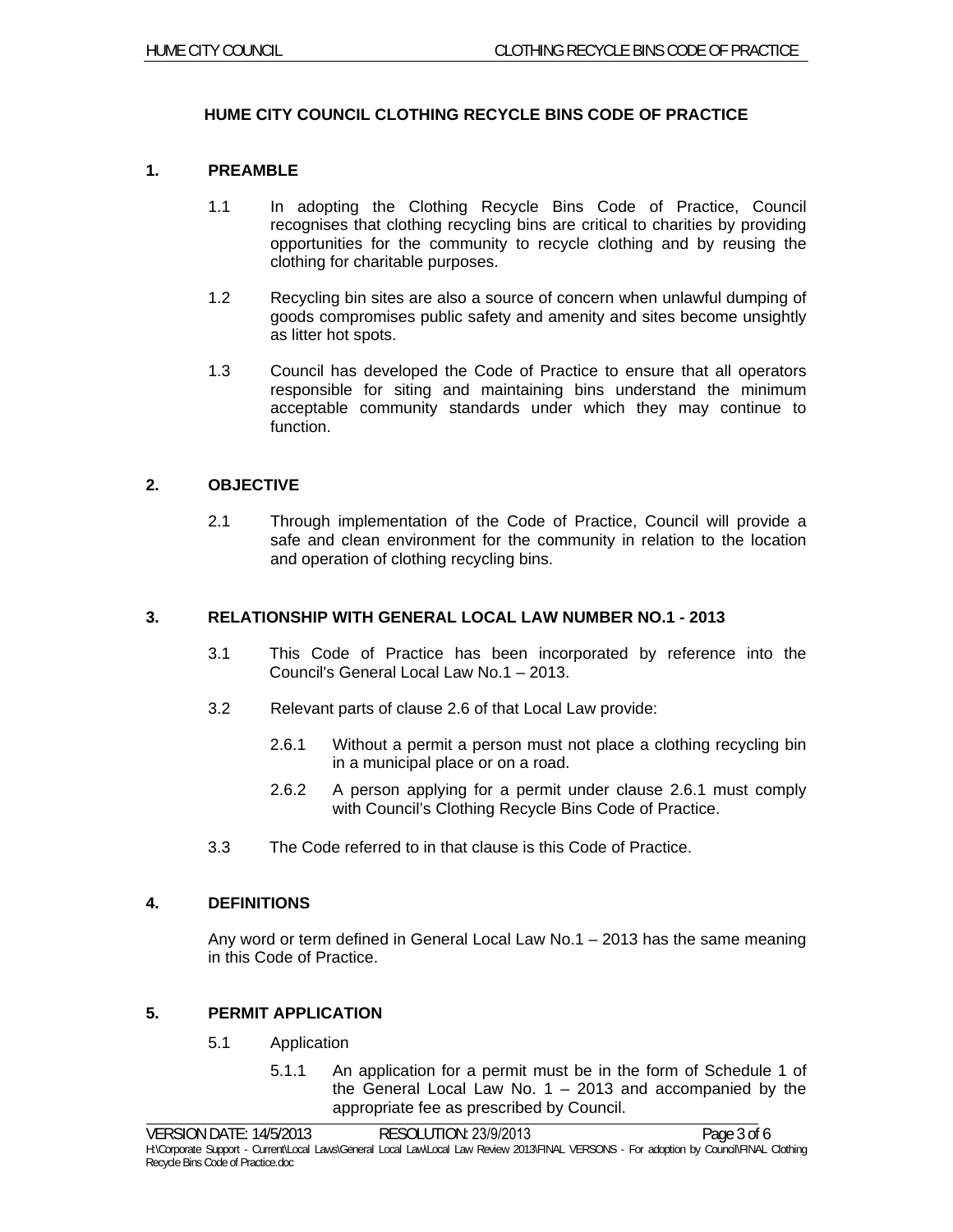- 5.2 Permit Conditions
	- 5.2.1 Permits on Council-controlled land will be reviewed upon failure by any bin operator to meet the requirement of a Notice to Comply within the time designated in that Notice to Comply.
	- 5.2.2 Bins on Council-controlled land are to be removed within 48 hours of receiving written notice from Council that the permit has been revoked and, if not removed within the time stated in the notice, will be subject to impoundment by Council.
	- 5.2.3 Unauthorised bins (ie those bins in respect of which neither a permit nor an agreement for their placement exists) on Councilcontrolled land will be subject to impoundment without notice.
	- 5.2.4 All bin operators must provide evidence of public liability insurance cover of not less than \$10M in respect of bins operated on Council-controlled land.
	- 5.2.5 Proof of current public liability insurance cover is to be forwarded to Council annually.
- 5.3 Number of Bins Per Site
	- 5.3.1 Council will determine the maximum number of bins in a municipal place on a site-by-site basis.

#### **6. SITING REQUIREMENTS**

- 6.1 Bins must be sited to ensure that there is no detriment to pedestrians or vehicular traffic, or the health and safety of the community.
- 6.2 Bins will be permitted to be located on sites which are:
	- 6.2.1 easily accessible to donors and collectors;
	- 6.2.2 serviced with street lighting and well lit; and
	- 6.2.3 able to be serviced by a vehicle on 24 hour basis.
- 6.3 Bins are not permitted to be located:
	- 6.3.1 where the vision of motorists or pedestrians will be unduly impeded;
	- 6.3.2 where obstruction to any private driveway, right of way footpath, road, manhole, fire plug or hydrant, telephone or mail box, taxi rank or bus stop would be caused; or
	- 6.3.3 in any restricted parking area (eg loading zone, taxi zone or No Standing, No Parking areas).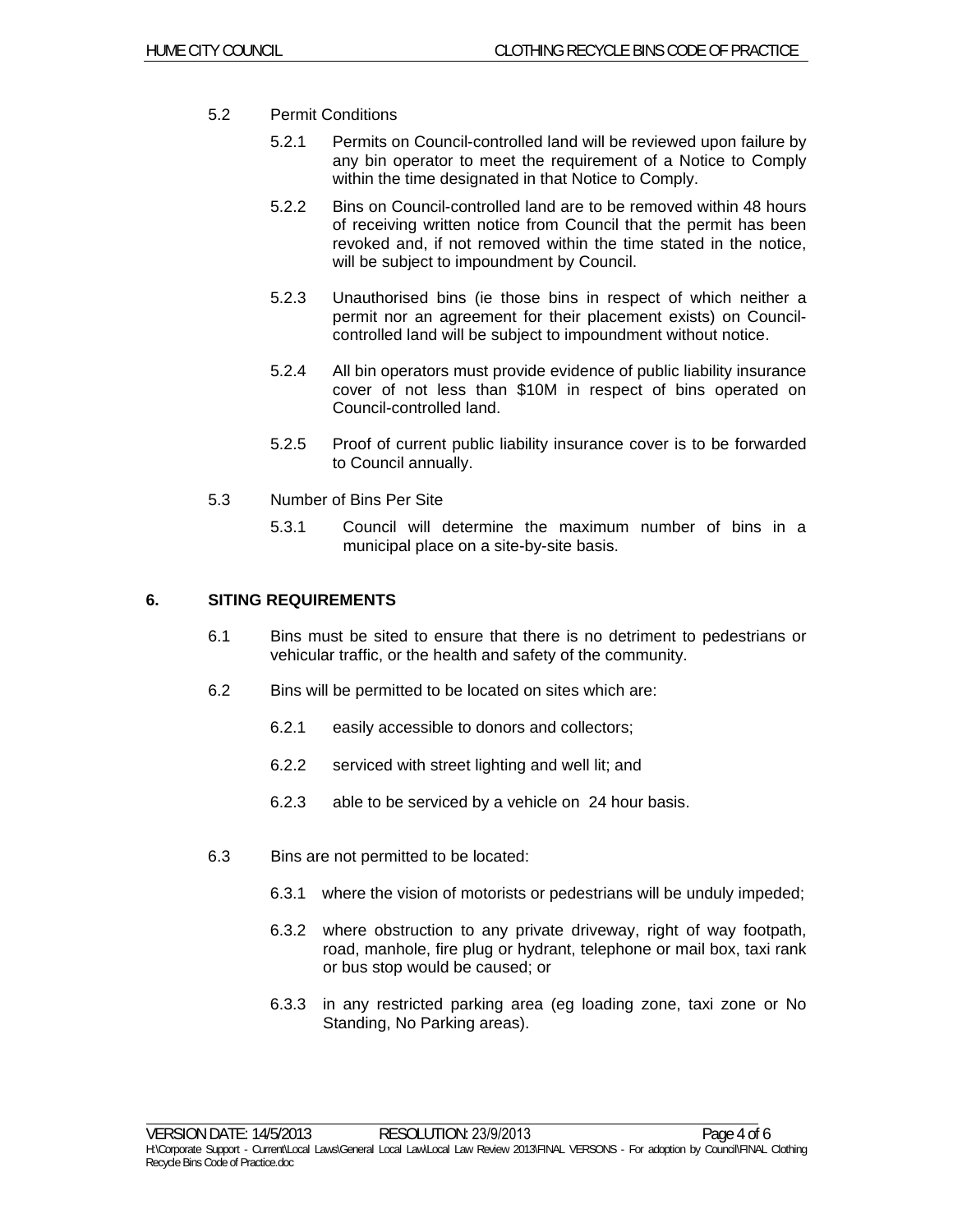# **7. BIN IDENTIFICATION**

- 7.1 A bin must be identified in accordance with the *Fundraising Act* 1998 and related regulations, and must display:
	- 7.1.1 the name of the organisation responsible for placing the bin;
	- 7.1.2 the name of the organisation which is the principal beneficiary of the bin being there;
	- 7.1.3 whether the principal beneficiary is a charity or a commercial operator;
	- 7.1.4 a contact phone number for service or information;
	- 7.1.5 a clearly legible statement to the effect that only recyclable clothing (and small useable items that readily fit through the bin aperture) may be deposited inside the bin; and
	- 7.1.6 the address at which the bin operator can be contacted.

#### **8. BIN PRESENTATION**

- 8.1 All bins must be constructed, designed and finished in a manner which ensures stability and accessibility, restricts entry by unauthorised persons and minimises vandalism.
- 8.2 Bins must be located on the ground so as to be stable in all weather conditions.

# **9. BIN MANAGEMENT**

9.1 Bin sites must be maintained in a clean and safe manner.

#### **10. MAINTENANCE**

10.1 Bin operators must ensure that bins and bin sites are cleared regularly or as appropriate to their use and amenity.